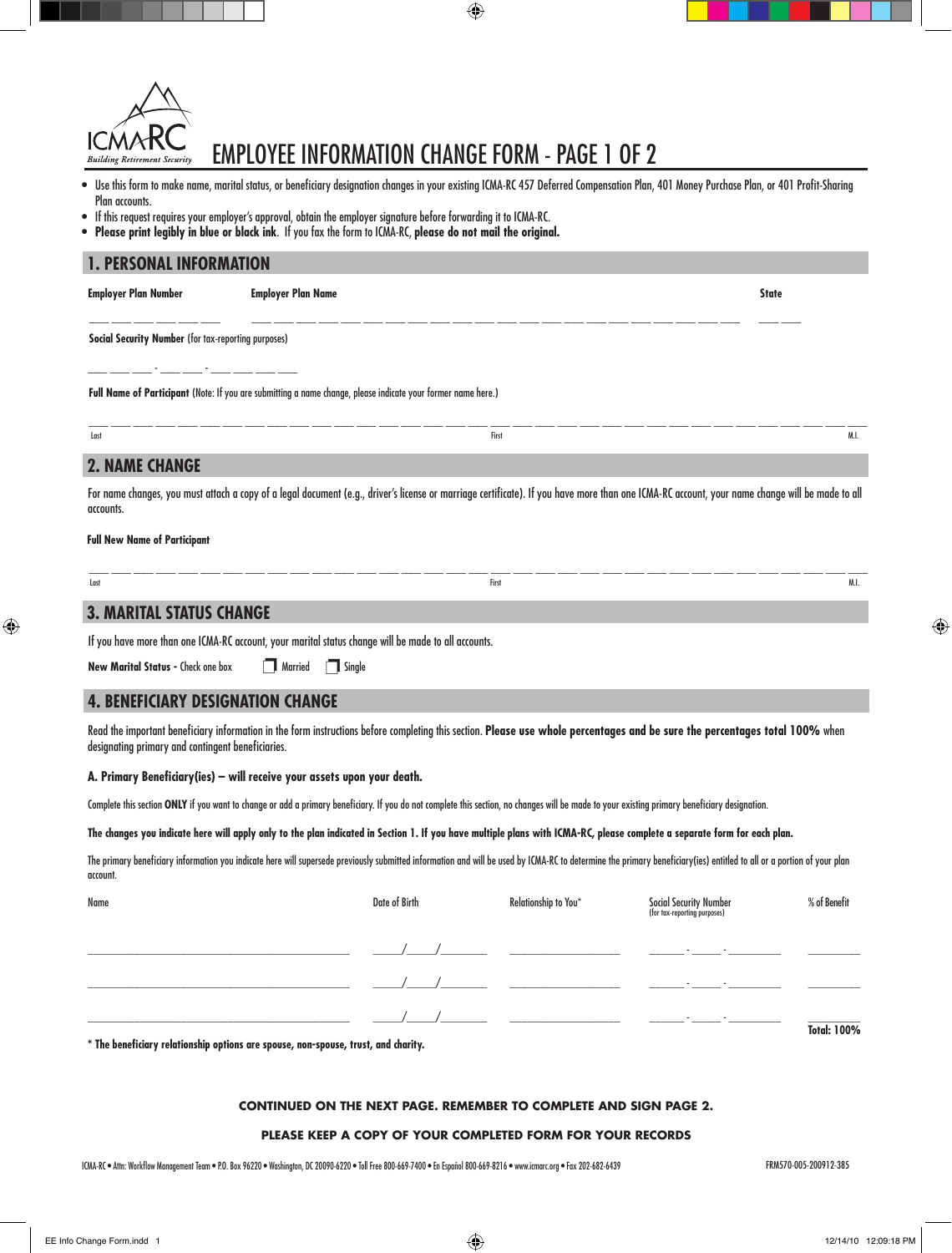

## EMPLOYEE INFORMATION CHANGE FORM - page 2 of 2

**Employer Plan Number Social Security Number**

\_\_\_ \_\_\_ \_\_\_ \_\_\_ \_\_\_ \_\_\_ \_\_\_ \_\_\_ \_\_\_ - \_\_\_ \_\_\_ - \_\_\_ \_\_\_ \_\_\_ \_\_\_

**Name** (Please Print)

**\_\_\_\_\_\_\_\_\_\_\_\_\_\_\_\_\_\_\_\_\_\_\_\_\_\_\_\_\_\_\_\_\_\_\_\_\_\_\_\_\_\_\_\_\_\_\_\_\_\_\_\_\_\_\_\_\_\_\_\_\_\_\_\_\_\_\_**

## **4. Beneficiary Designation change (continued)**

**B. Contingent Beneficiary(ies) – will receive your assets if there is no primary beneficiary(ies) living at the time of your death.**

Complete this section ONLY if you want to change or add a contingent beneficiary. If you do not complete this section, no changes will be made to your existing contingent beneficiary designation.

**The changes you indicate here will apply only to the plan indicated in Section 1. If you have multiple plans with ICMA-RC, please complete a separate form for each plan.** 

The contingent beneficiary information you indicate here will supersede previously submitted information and will be used by ICMA-RC to determine the contingent beneficiary(ies) entitled to all or a portion of your plan account.

| Name                                                                                 | Date of Birth | Relationship to You* | Social Security Number<br>(for tax-reporting purposes) | % of Benefit       |
|--------------------------------------------------------------------------------------|---------------|----------------------|--------------------------------------------------------|--------------------|
|                                                                                      |               |                      | <u>and the state of the state</u>                      |                    |
|                                                                                      |               |                      | $\overline{\phantom{a}}$<br>$\overline{\phantom{a}}$   |                    |
| * The hourfisings valutionality outlook and customer new customer touch and shoulder |               |                      |                                                        | <b>Total: 100%</b> |

**\* The beneficiary relationship options are spouse, non-spouse, trust, and charity.** 

## **5. Spousal Consent**

## **SPOUSAL CONSENT APPLIES TO (1) MOST 401 PLANS IF ELECTED BY THE EMPLOYER AND (2) ALL 401 AND 457 PLANS IF YOU LIVE IN A COMMUNITY PROPERTY STATE.**

Most **401** plans require that if you are married, your spouse is the primary beneficiary for 100 percent of the account unless your spouse waives this right. If you are married and you do not designate your spouse as your primary beneficiary for 100 percent of the account, your spouse must sign the Spousal Consent portion of this form in the presence of a plan representative or a notary public. Additionally, if you live in a community property state, you must generally name your spouse as beneficiary in the 401 and 457 plans unless your spouse waives this right. Please read the form instructions for additional information.

#### **Spousal Consent to Name a Non-Spousal Primary Beneficiary(ies):**

By signing below, I hereby voluntarily consent to the beneficiary designation made by my spouse and waive my designation as sole primary beneficiary. I understand that (1) the effect of this designation is to cause some or all of my spouse's death benefit to be paid to someone other than me; (2) each beneficiary designation is not valid unless I consent to it; and (3) my consent (signature) must be witnessed by either my spouse's plan representative or a notary public. **Please note that if you live in a community property state, the spousal consent must be witnessed by a notary public.**

| <b>Signature of Participant's Spouse</b>                                                               |             |                                  | Dav<br>Month                                               | Year        |               |  |
|--------------------------------------------------------------------------------------------------------|-------------|----------------------------------|------------------------------------------------------------|-------------|---------------|--|
| <b>Print Name of Participant's Spouse</b>                                                              |             |                                  |                                                            |             |               |  |
| SPOUSAL CONSENT IS REQUIRED TO BE WITNESSED BY:<br><b>Employer's Plan Representative</b>               |             | <b>OR</b>                        | Notary Public*                                             |             |               |  |
| Signature of Spouse witnessed this ______________ day                                                  |             |                                  | Subscribed and sworn before me this _________________ day  |             |               |  |
| (month), 20_<br>of                                                                                     |             |                                  | $of$ (month), 20                                           |             |               |  |
| <b>Employer Representative's Signature</b>                                                             |             | <b>Notary Public's Signature</b> |                                                            |             |               |  |
|                                                                                                        |             |                                  |                                                            |             | My commission |  |
| Print Name of Employer Representative                                                                  |             |                                  |                                                            | expires ___ |               |  |
| * IF YOU LIVE IN A COMMUNITY PROPERTY STATE, THE SPOUSAL CONSENT MUST BE WITNESSED BY A NOTARY PUBLIC. |             |                                  |                                                            |             |               |  |
| <b>6. AUTHORIZATION</b>                                                                                |             |                                  |                                                            |             |               |  |
|                                                                                                        |             |                                  |                                                            |             |               |  |
| <b>Participant Signature</b>                                                                           | <b>Date</b> |                                  | <b>Employer Signature (if required)</b>                    |             | <b>Date</b>   |  |
|                                                                                                        |             |                                  | PLEASE KEEP A COPY OF YOUR COMPLETED FORM FOR YOUR RECORDS |             |               |  |